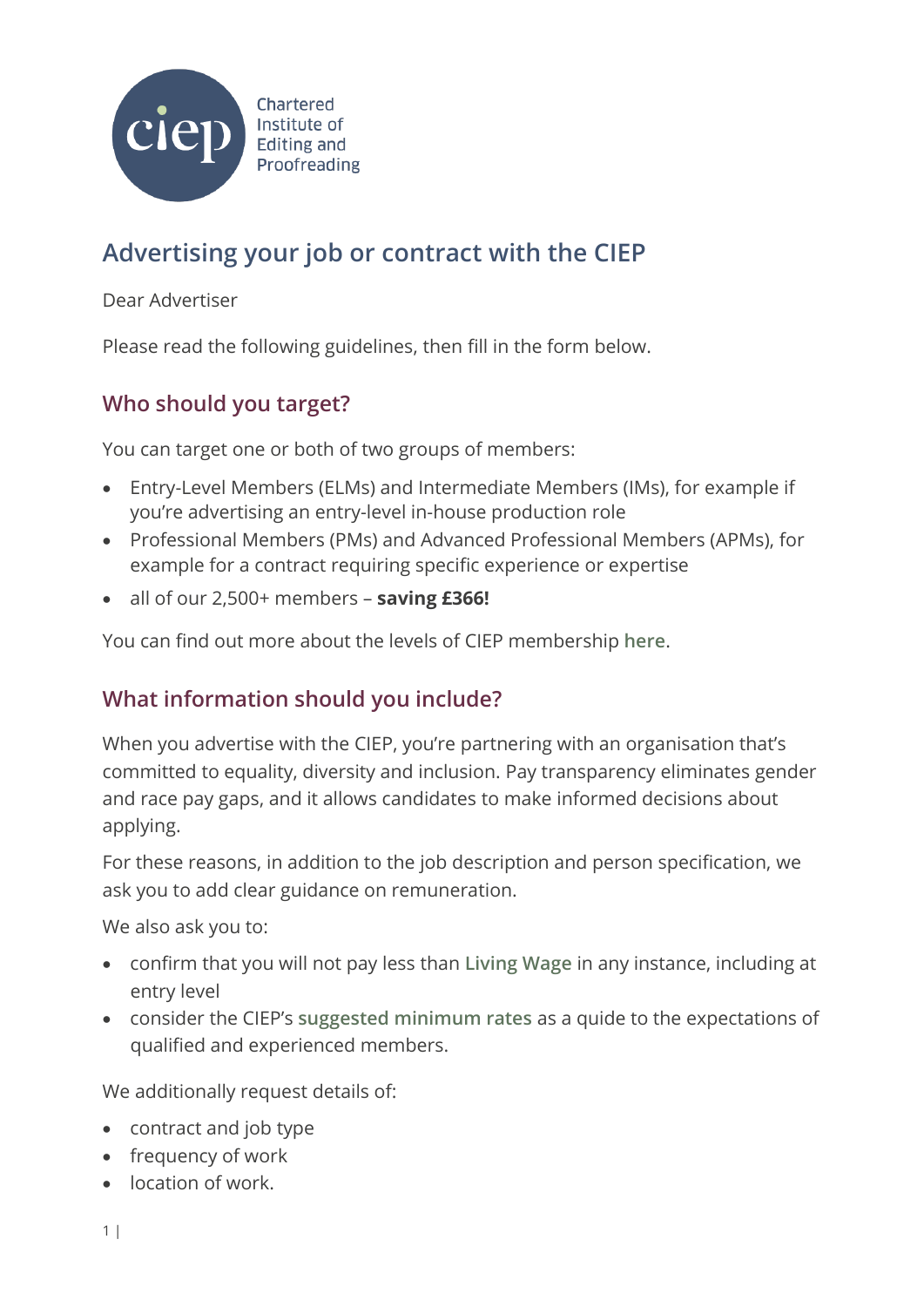# **What advertising with the CIEP delivers**

We'll deliver your advert directly to the inboxes of people who have proven their commitment to professional development within this industry by joining the CIEP and agreeing to be bound by the terms of the **[CIEP Code of Practice](https://www.ciep.uk/standards/code-of-practice/)**.

The Code sets out our professional expectations of every one of our 2,500+ members and offers you recourse in the event that you're unhappy with an individual's practices.

To progress through the levels of membership, an individual must evidence increasing competence in a range of ways. Recruiting a CIEP member means you can more confidently anticipate high-quality work.

## **What else do you need to consider?**

Looking beyond recruitment and into selection and induction, you might consider the following.

- Many of our members work from home and others may not easily access your location. If the role you're advertising has always been performed in-house, why not look at whether it could be performed remotely? You'll attract a wider pool of candidates, if so.
- When you advertise with the CIEP, some members may reach out to offer you their freelance services. This is an added-value opportunity to suggest how would-be suppliers might build their skills to better meet your future needs.
- A freelancer will have commitments to other clients. Forewarning them of issues such as schedule slippage may allow them to help you to mitigate the impact on your publication or launch date.
- Always provide feedback on completed assignments. Your supplier will then better understand your needs and, if necessary, take steps to improve the quality of their service.

We look forward to sharing your opportunity with our members and thank you for choosing to advertise with the CIEP.

#### **CIEP Council**

**[advertising@ciep.uk](mailto:advertising@ciep.uk)**

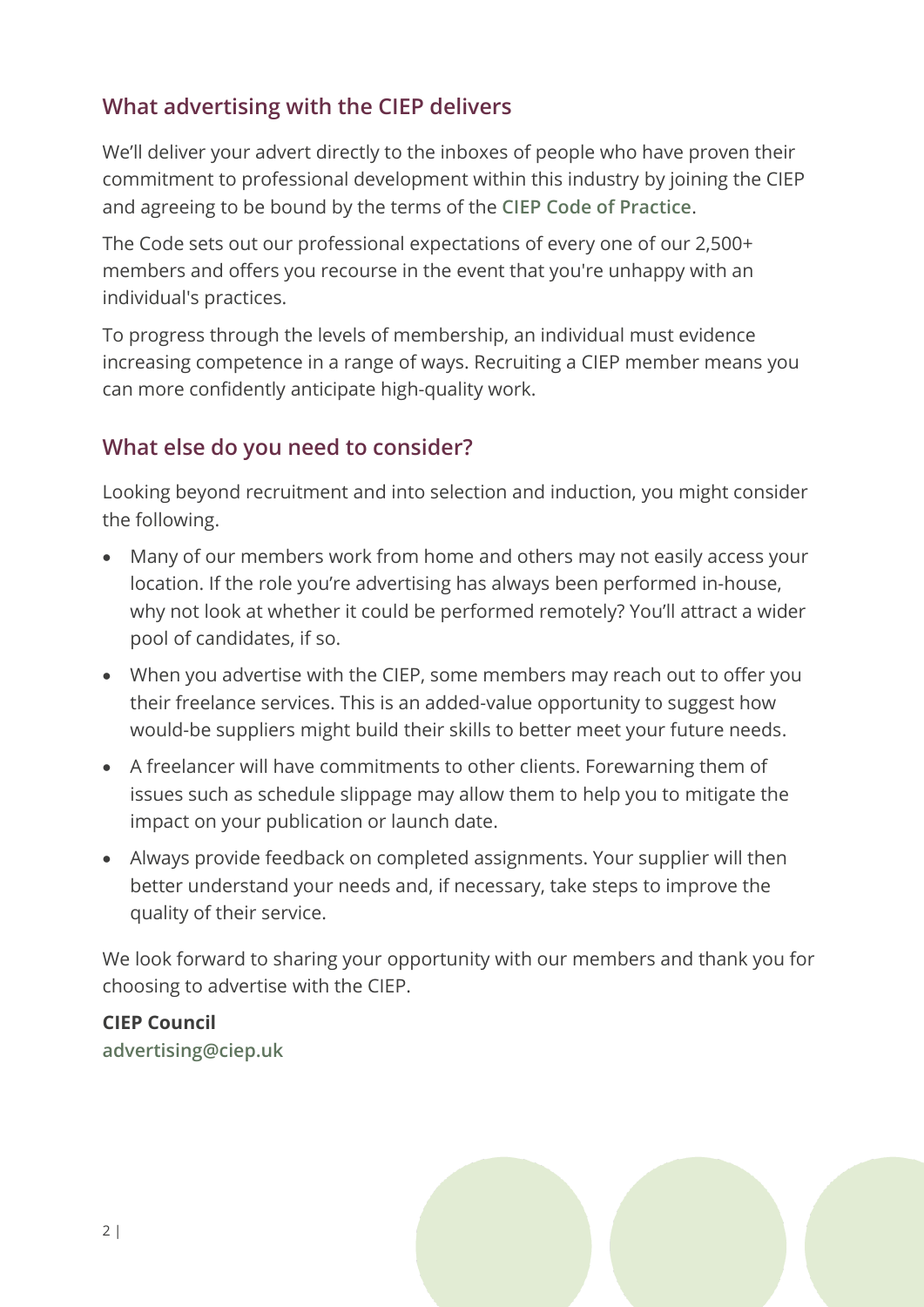

# **CIEP recruitment advertisement**

| <b>Advertiser</b>            |                                                              |              |
|------------------------------|--------------------------------------------------------------|--------------|
| <b>Contact name</b>          |                                                              |              |
| <b>Email</b>                 |                                                              |              |
| <b>Telephone</b>             |                                                              |              |
| <b>Target</b><br>audience(s) | Entry-Level and Intermediate Members (ELMs/IMs)              | $£418 + VAT$ |
|                              | Professional and Advanced Professional Members<br>(PMs/APMs) | $£418 + VAT$ |
|                              | Both (ELMs/IMs and PMs/APMs) SAVE £366!<br>(●)               | $£470 + VAT$ |

For more detail on the distinctions between the four levels of CIEP membership, see **[Individual membership grades](https://www.ciep.uk/membership/individual-membership/individual-membership-grades)**

# **1 Nature of opportunity**

| <b>Contract type</b>            | Please choose from the dropdown options<br>If 'Other', please specify here: |
|---------------------------------|-----------------------------------------------------------------------------|
|                                 |                                                                             |
| Job type(s) (if known)          | Please choose from the dropdown options                                     |
|                                 | If 'More than one of these' or 'Other', please specify here:                |
|                                 |                                                                             |
| <b>Frequency (if freelance)</b> | Please choose from the dropdown options                                     |
|                                 | Please specify detail here:                                                 |
|                                 |                                                                             |
|                                 |                                                                             |
|                                 |                                                                             |
| <b>Location</b>                 | Please choose from the dropdown options                                     |
|                                 | Please specify detail here:                                                 |
|                                 |                                                                             |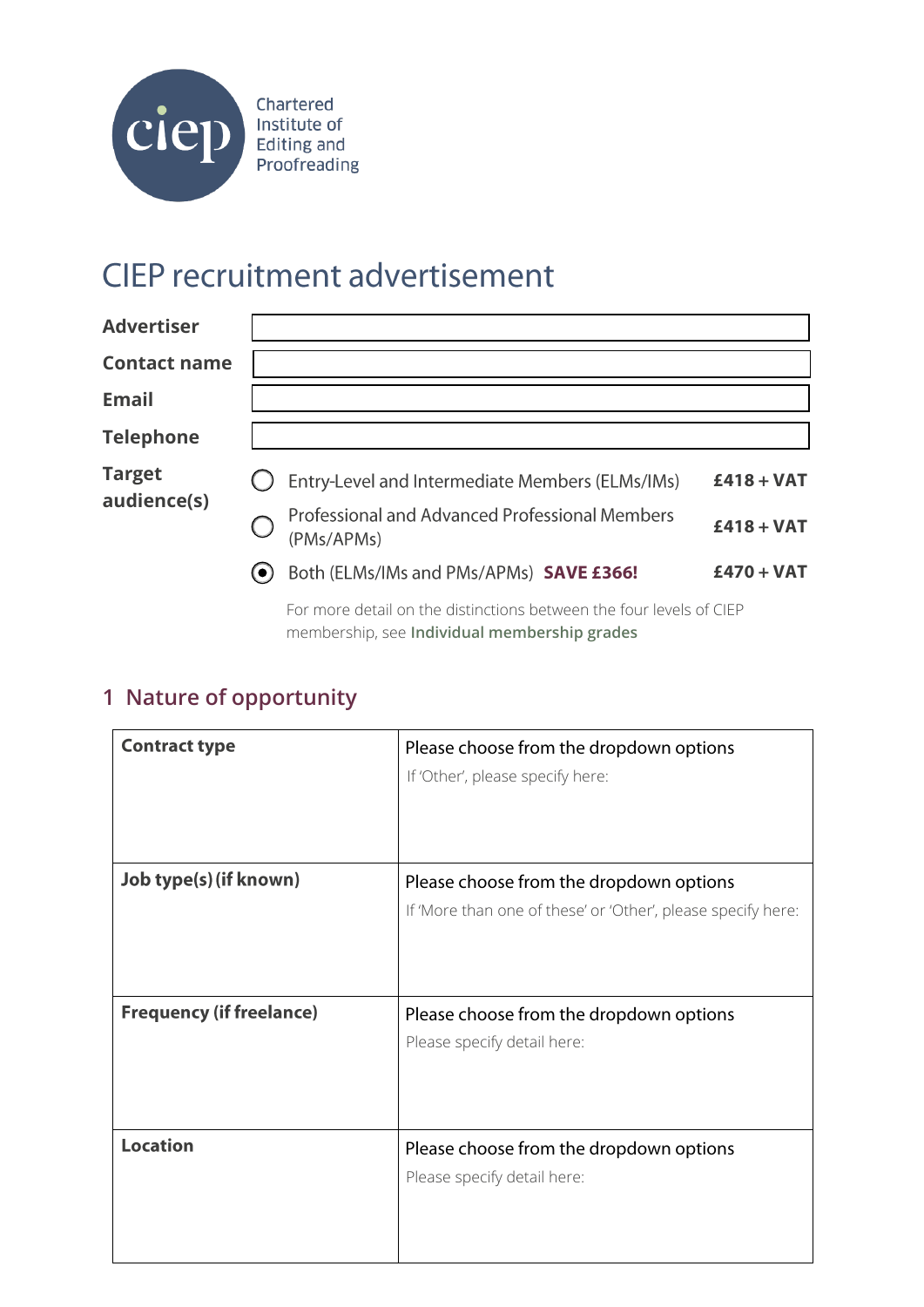# **2 Job description**

#### Please describe the opportunity on offer as clearly and fully as possible.

Remember to confirm any special requirements, such as working across clients with more than one house style, working to tight lead times or requirement to work at unusual times (eg outside of 9am–5pm GMT Monday–Friday).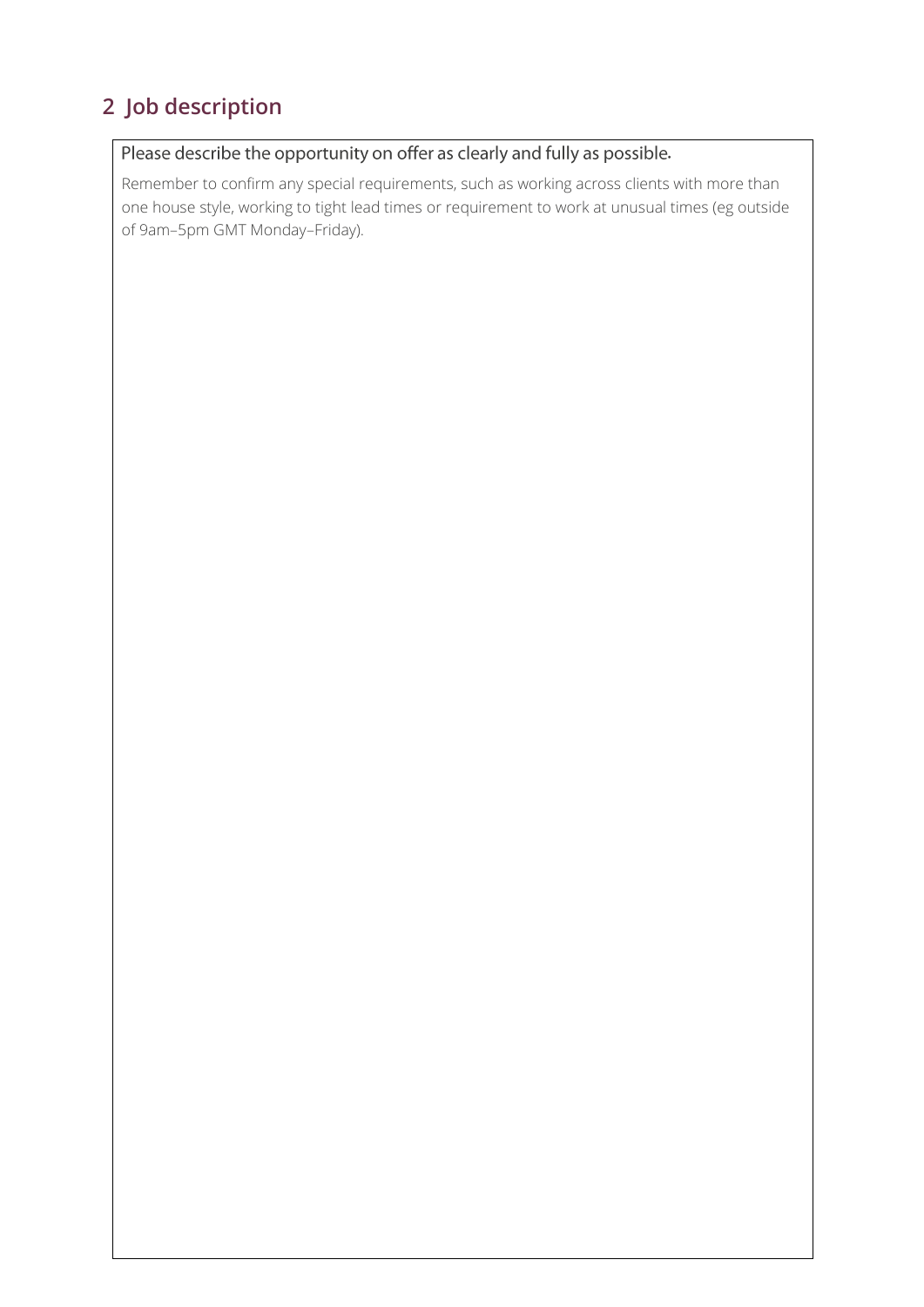# **3 Person specification**

Please outline the characteristics both essential and desirable in candidates applying for the role.

Consider including detail on the level of editorial experience required (if any), the level of subjectspecific expertise required (if any) and any other special skills or experience that may benefit the successful applicant when performing the role.